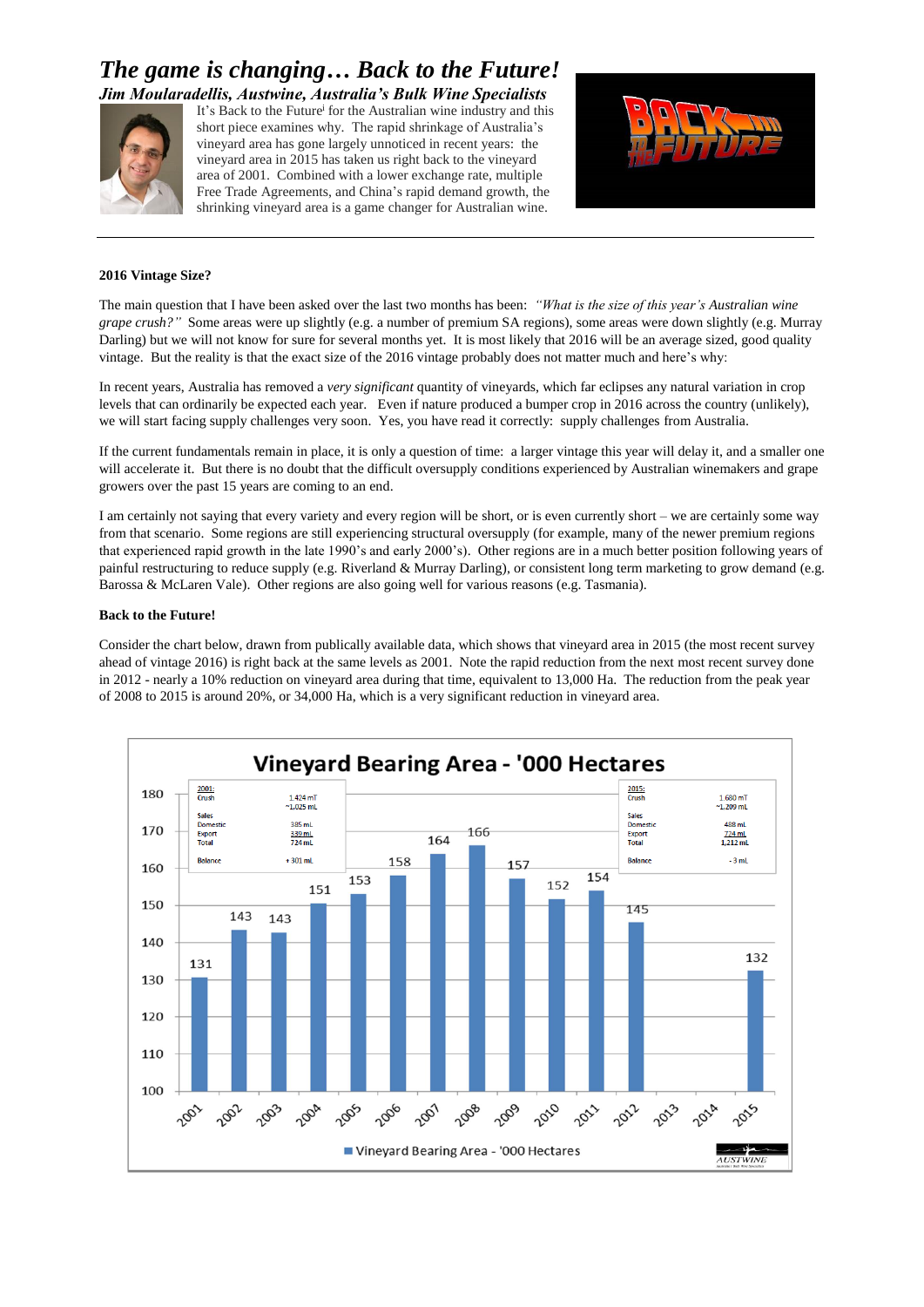### **So what is going on?**

If vineyard area in 2015 (132,000 Ha) is *almost identical* to the vineyard area way back in 2001 (131,000 Ha), what is happening?

2001 was near the end of the Australian wine export boom and an inevitable bust followed. In 2015 the game is very different, and the difference in annual supply/demand balances is remarkable, which are highlighted below:

Back in 2001 Australian wine sales totalled 724mL, about 1/3 below the 2001 annual production of 1,025mL.

- **2001 apparent annual supply/demand balance? 301mL surplus**
- **Vineyard area? Growing**
- **•** Overall Outlook? **Deteriorating**

Fast forward one-and-a-half decades to 2015 and Australian wine sales totalled 1,212mL, about the same as production in 2015.

- **2015 apparent annual supply/demand balance? 3mL shortfall**
- **Vineyard area? Shrinking**
- **Overall Outlook? Improving**

So in 2015 we have roughly the same vineyard area as we did 15 years ago, but that is where the similarities end. In 2015 a larger production was recorded (mainly due to a greater percentage of fully mature vines in production), however there is an absence of any significant surplus apparent in 2015. This is in stark contrast to the large surplus that was evident in 2001, a surplus that increased further until demand caught up with supply.

Furthermore, bulk wine inventories listed on our book are now *falling.* For example, at the moment, it is pretty hard to get any significant volumes of good quality one year old bulk 2015 SEA Shiraz, Cabernet, Chardonnay, Sauvignon Blanc or Pinot Gris. This time last year there was a good selection of many one year old wines and this time a year earlier, in 2014, there were plenty of one year old wines still available from the bumper 2013 vintage.

Moreover, it is harder to find older vintage, distressed parcels from many regions, which were much more abundant just two short years ago. This is not entirely unexpected as any recovery in the fortunes of Australian wines is likely to start from the bottom end and these economically priced wines are being snapped up.

### **How did we find ourselves in this place?**

Four key events have contributed to our current situation:

#### **1. Reduction in Vineyard Area:**

The rapid shrinkage of Australia's vineyard area in the past few years has gone largely unnoticed in the marketplace.

In particular, many market players are doing their reckoning of supply and demand balances based on out-of-date vineyard area data.

For two years (2013 and 2014) our industry was too broke to undertake surveys of vineyard area, so we didn't know exactly how much vineyard area was being removed. Vineyard removals were certainly happening due to the overall terrible industry economics and, from the anecdotal evidence pouring into our office, we knew that removals were likely to be large. Happily, the survey of vineyard area was reinstated in a limited form in 2015 and the results included in the chart above. The reduction in vineyard area of 10% recorded between surveys 2012 and 2015 was rapid and significant.

In contrast, in the mid-2000's, the reduction in vineyard area could not occur fast enough, as the newly planted vineyards produced wines well in excess of winemakers' ability to sell at a profitable rate. Until quite recently, industry bodies encouraged vineyard removal rather than market growth, as a solution to Australia's oversupply woes, on the assumption that demand for our wines in the enormous world wine trade was fixed at some arbitrary level.

Add into the economic mix increased retailer concentration in Australia, rapid domestic market share gains from New Zealand Sauvignon Blanc, industry asset write downs and asset sales and later, a cripplingly high exchange rate. As a result of all these factors our industry stopped looking outward and instead looked inward to solve its problems. Overall, our innovation fell short and lead to a market perception that Australian wine had become boring, uninteresting and passé. Despite the efforts of many winemakers to reinvent themselves, and make new and interesting wines to be marketed in new and interesting ways, the wine world seemed to have moved on from Australia. Those were tough times indeed.





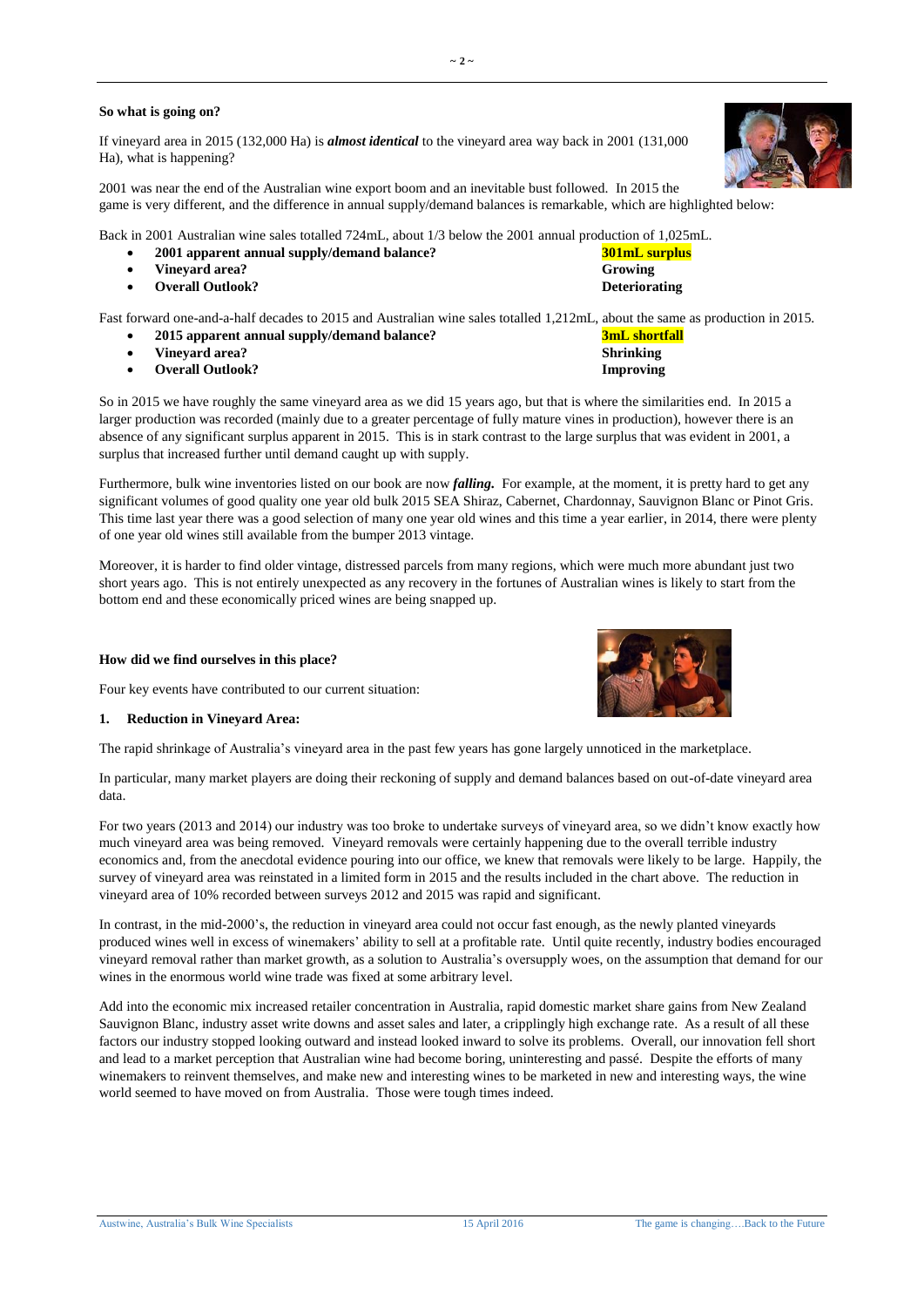## **2. A\$ Falls:**

The A\$ is currently at its lowest against ALL the currencies in its top 5 markets, as follows:

| £UK             | Down 35% in 2 years |
|-----------------|---------------------|
| $\epsilon$ Euro | Down 30% in 3 years |
| <b>SUS</b>      | Down 40% in 4 years |
| ¥Yuan           | Down 35% in 4 years |
| <b>SCAD</b>     | Down 10% in 1 year  |

Clearly, significant improvements in the competitiveness of Australian wine exports occurs as the A\$ falls.

 $-3$   $-$ 

## **3. An improved international trade environment:**

In recent times, Australia has signed 3 key FTA's in very quick succession:

| South Korea |
|-------------|
| Japan       |
| China       |
|             |

Also, very recently the following agreements were concluded:<br>Oct 2015 Trans-Pacific Partnership Agreement Oct 2015 Trans-Pacific Partnership Agreement<br>Dec 2015 WTO Elimination of Agricultural sub WTO Elimination of Agricultural subsidies

All these agreements improve the outlook for Australian exports, including wine<sup>ii</sup>.

## **4. The Rise of China:**

Exports to China continue to grow at extraordinary rates, currently tracking at over 60% per annum.

Add in Hong Kong and these two markets combined are now the largest destination for Australian wine by value, eclipsing the historical dominance of the USA and UK. As these Asian markets mature it will be natural for these extraordinarily high growth rates to fall. Nevertheless, such current high growth rates are certainly putting a spring in the step of many Australian wine producers.

### **Where to from here?**

A lot is yet to be said and written about Vintage 2016 in Australia. Early reports from winemakers are that it was a very good quality vintage across many parts of Australia, with most talking up the merits of their fresh wines currently in tank or barrel.

The quantity was probably slightly above average per hectare, on the reduced hectares discussed above. Final outcome? Likely to be about average tonnes overall against a market that has swung back into growth.

The open question is whether there is enough wine around to sustain the current "just-in-time" buying strategies of many buyers.

Some buyers expect this strategy to work well for them over the next 12 months, but this ignores the reduction in bulk wine inventories that we have witnessed during the last 1-2 years. A reduction in inventories means more wine is being sold than produced, indicating demand exceeding supply *at current market prices.* 

A reduction in inventory also means there will certainly be less choice this year, especially for wines from South Eastern Australia.

Suddenly Australian wines could become more interesting again.